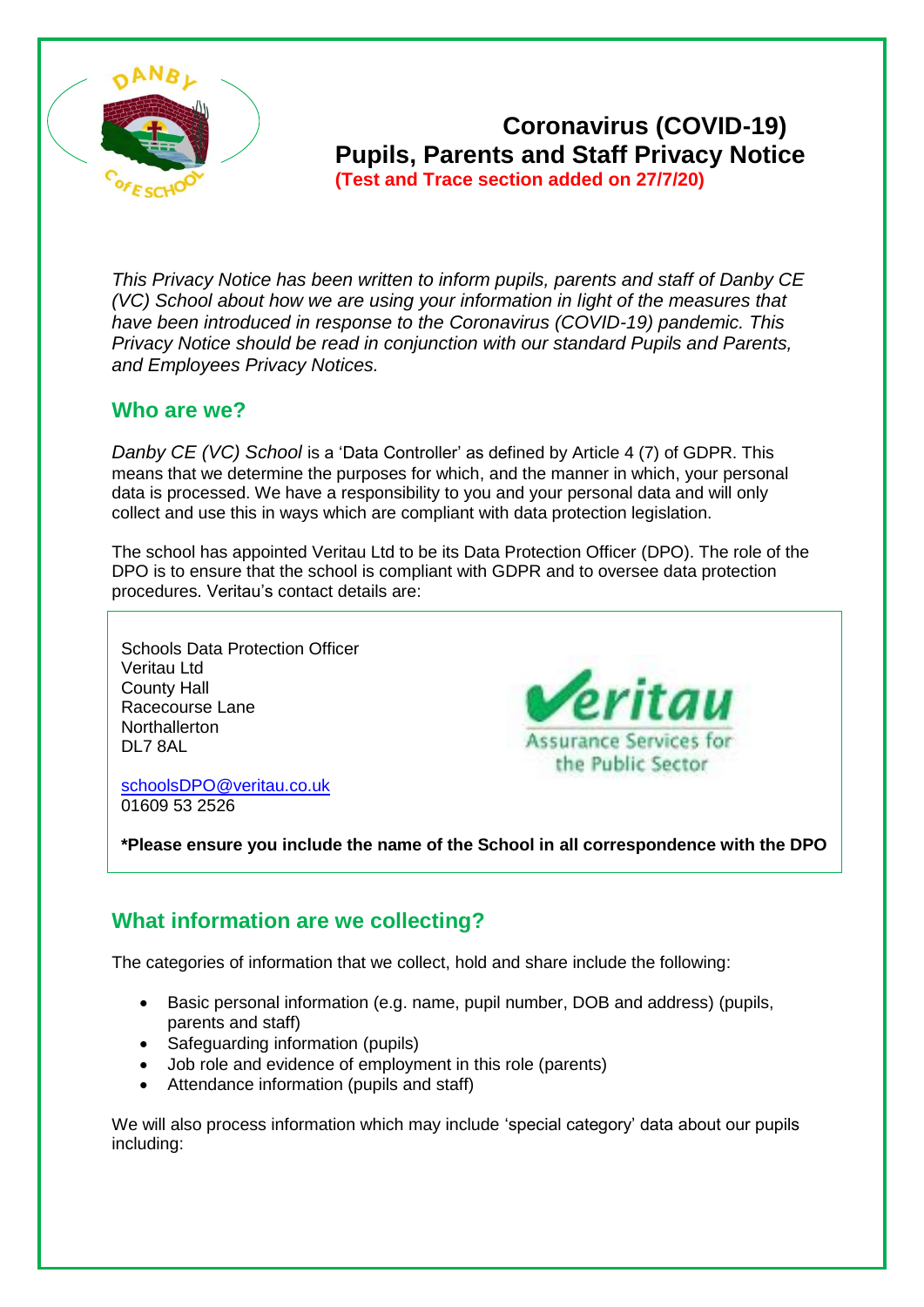- Information which identifies children that are 'vulnerable' (those who have a social worker, such as children in the care of the Local Authority and those children and young people up to the age of 25 with education, health and care (EHC) plans)
- Relevant medical information (pupils and staff)

## **Why do we process your personal data?**

We are processing this information to facilitate the provision of care for vulnerable children and the children of critical workers.

This involves:

- Processing pupil information to facilitate their learning and meet any care requirements that they have.
- Processing parents' employment information to confirm their status as a critical worker.
- Processing the information of staff members who have been redeployed in order to meet resourcing needs.

Any personal data that we process about our pupils and parents is done so in accordance with Article 6 and Article 9 of GDPR:

Article 6 (c) legal obligation Article 6 (d) public task Article 6(b) contract (for staff)

Article 9 (b) Employment, social security and social protection (for staff) Article 9 (g) Reasons of substantial public interest

Please refer to our standard Pupils and Parents and Employees Privacy Notices for further information about the lawful basis we rely upon to process your data.

## **Who do we obtain your information from?**

Much of the information we process will be obtained directly from you. We will also process information received from:

- Department for Education (DfE)
- Local Education Authority. If your child is attending our school as a result of the COVID-19 pandemic response and your child's previous school was in a neighbouring LEA, then we may need to obtain information from this LEA.
- Previous schools attended

## **Who do we share your personal data with?**

We are obliged to share attendance data with the Department for Education during this time. The following information will be shared:

1. The names of all children who are in attendance on each day

2. If the child is not enrolled at your school, the name of the school where the child is enrolled

3. Whether the child is present on each day

4. Whether the child has parents who are critical workers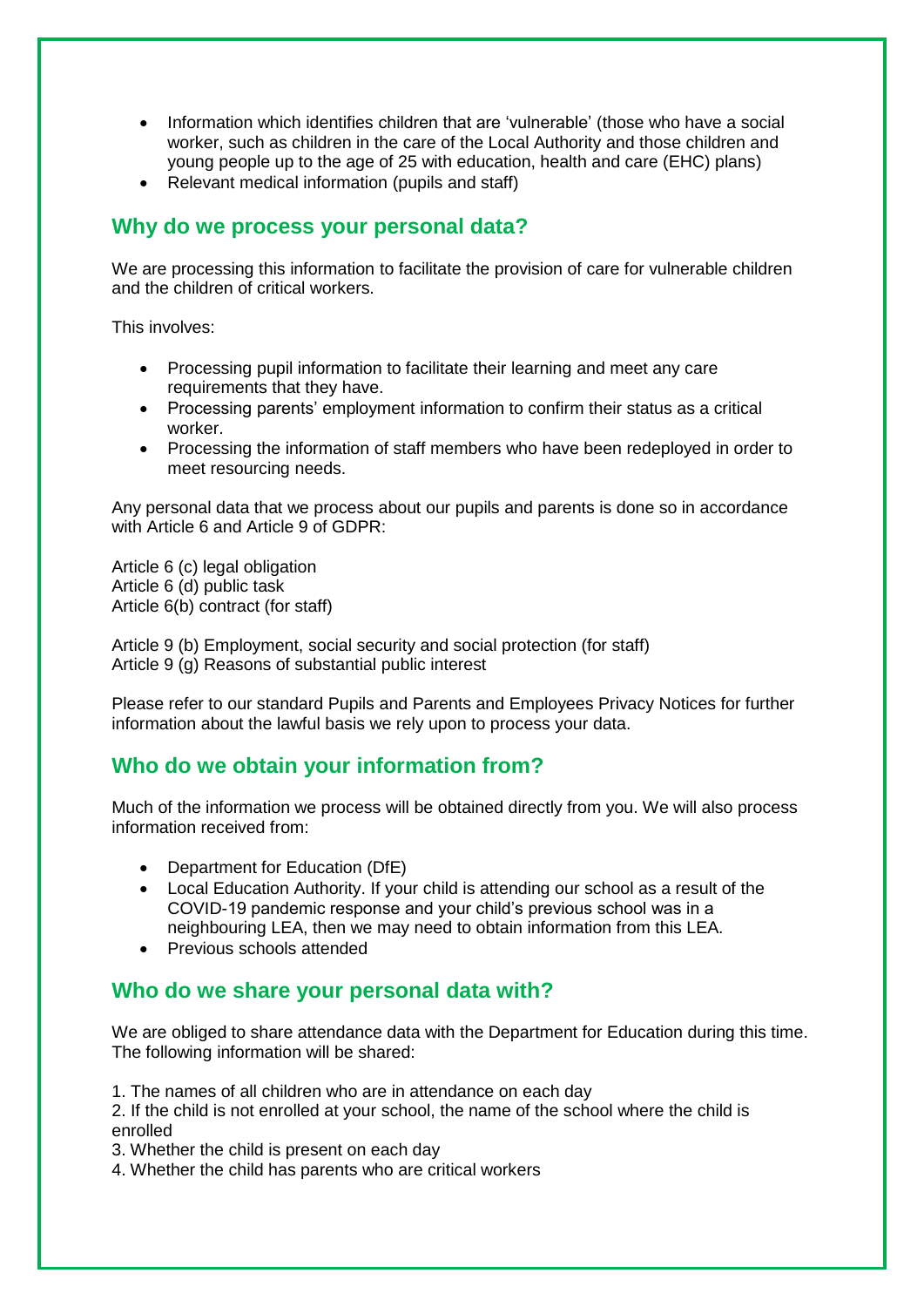5. If the child is vulnerable e.g. they have on an education health and care plan (EHCP), have a social worker (CiN), or are looked after children

- 6. If the child is on an EHCP
- 7. If the child has a social worker

8. The time the child signed into the school

9. The time the child signed out of the school

10. The number of children or staff members that are ill, isolating, shielding and whether there is a suspected or confirmed case of COVID-19.

11. The number of children or staff members who have been asked to self-isolate by the NHS Test and Trace system.

12. The number of children or staff members living with a clinically extremely vulnerable person.

We may also be required to share information with neighbouring Local Education Authorities if your child is attending our school as a result of the COVID-19 pandemic response and your child's previous school was in a neighbouring LEA.

For further details about who we share information with, please see our full Pupil and Parents and Employees Privacy Notices.

#### **How long do we keep your personal data for?**

We will only retain your data for as long as it is necessary to do so. In respect of parents, we will not retain a copy of the evidence that you provide to us to prove that you are a critical worker.

For further details about retention of your data, please refer to our full Pupils and Parents and Employees Privacy Notices.

## **What rights do you have over your data?**

Under GDPR data subjects have the following rights in relation to the processing of their personal data:

- to be informed about how we process your personal data. This notice fulfils this obligation
- to request access to your personal data that we hold, and be provided with a copy of it
- to request that your personal data is amended if inaccurate or incomplete
- to request that your personal data is erased where there is no compelling reason for its continued processing
- to request that the processing of your personal data is restricted
- to object to your personal data being processed

If you have any concerns about the way we have handled your personal data or would like any further information, then please contact our DPO on the address provided above.

If we cannot resolve your concerns you may also complain to the Information Commissioner's Office (the Data Protection Regulator) about the way in which the school has handled your personal data. You can do so by contacting:

First Contact Team Information Commissioner's Office